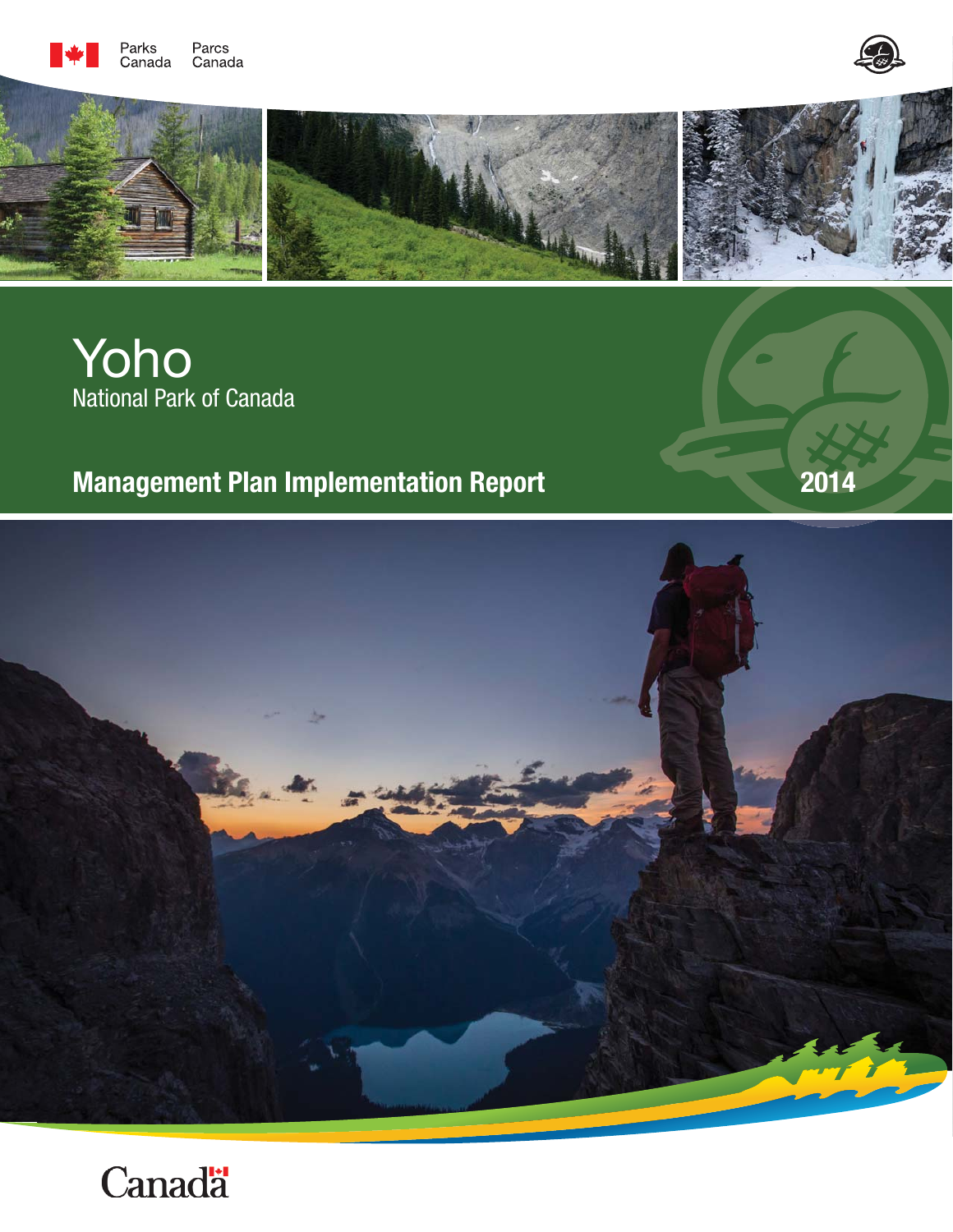## Superintendent's Message

It is with pleasure that I present to Canadians this annual report highlighting some recent achievements of Parks Canada in implementing the Yoho National Park Management Plan. Progress this year has been made on many diverse projects, including: further research into grizzly bear behaviour near transportation corridors; new insights into Burgess Shale fossils; visitor facility improvements; engaging new visitors inside the park and reaching out to Canadians where they live and work; ecosystem restoration and species-at-risk recovery efforts.

The highlights described in this report reflect our efforts locally to implement Parks Canada's national objectives to conserve and restore Canada's national parks, to connect Canadians with nature, and to bring Parks Canada places to Canadians where they live. By focussing on these key objectives, we will work toward Parks Canada's Strategic Outcome: Canada's treasured natural and historic places will be a living legacy, connecting hearts and minds to a stronger, deeper understanding of the very essence of Canada.

Ifan Thomas, Acting Field Unit Superintendent, Lake Louise, Yoho and Kootenay Field Unit

### Park Management Plan Implementation Reporting

This annual report highlights progress and accomplishments for the 2014 calendar year. It provides an opportunity for Canadians to review and provide feedback on the progress and priorities established for the implementation of the Yoho National Park Management Plan. The park management plan is the guide to how the national objectives of Parks Canada are delivered through on the ground initiatives in Yoho. These initiatives support the goals of Canada's National Conservation Plan by taking action to conserve Canada's lands and waters, restore Canada's ecosystems, and connect Canadians to nature. Highlights are presented for each of the six key strategies outlined in the park management plan.

Annual reports from previous years can be found online at:

http://www.pc.gc.ca/eng/pn-np/bc/yoho/plan/ gestion-management/plandirecteur-mgmtplan.aspx

### A Showcase of National Park **Stewardship**

Parks Canada is a world leader in natural and cultural heritage conservation and restoration. This leadership is demonstrated through innovative scientific research and active ecosystem restoration projects conducted within Parks Canada's protected areas. Significant research on grizzly bears continued in Yoho National Park throughout 2014.

#### Parks Canada - Canadian Pacific Grizzly Bear **Research Project**

Parks Canada and Canadian Pacific are just completing the fourth year of this 5-year project to study grizzly bear use of lower valley bottoms near the Canadian Pacific Railway right-of-way. This research program continues to keep approximately 10 bears in



*Parks Canada staff preparing to install a GPS collar on a grizzly bear (© Parks Canada / E. Knight)*

*Cover photos clockwise from top left: Deer Lodge cabin (© Parks Canada / T. Keith), avalanche slope in Emerald Basin (© Parks Canada / T. Keith), ice climber (© Parks Canada / A. Dibb), hiker on Mt Burgess (© Parks Canada / P. Zizka)*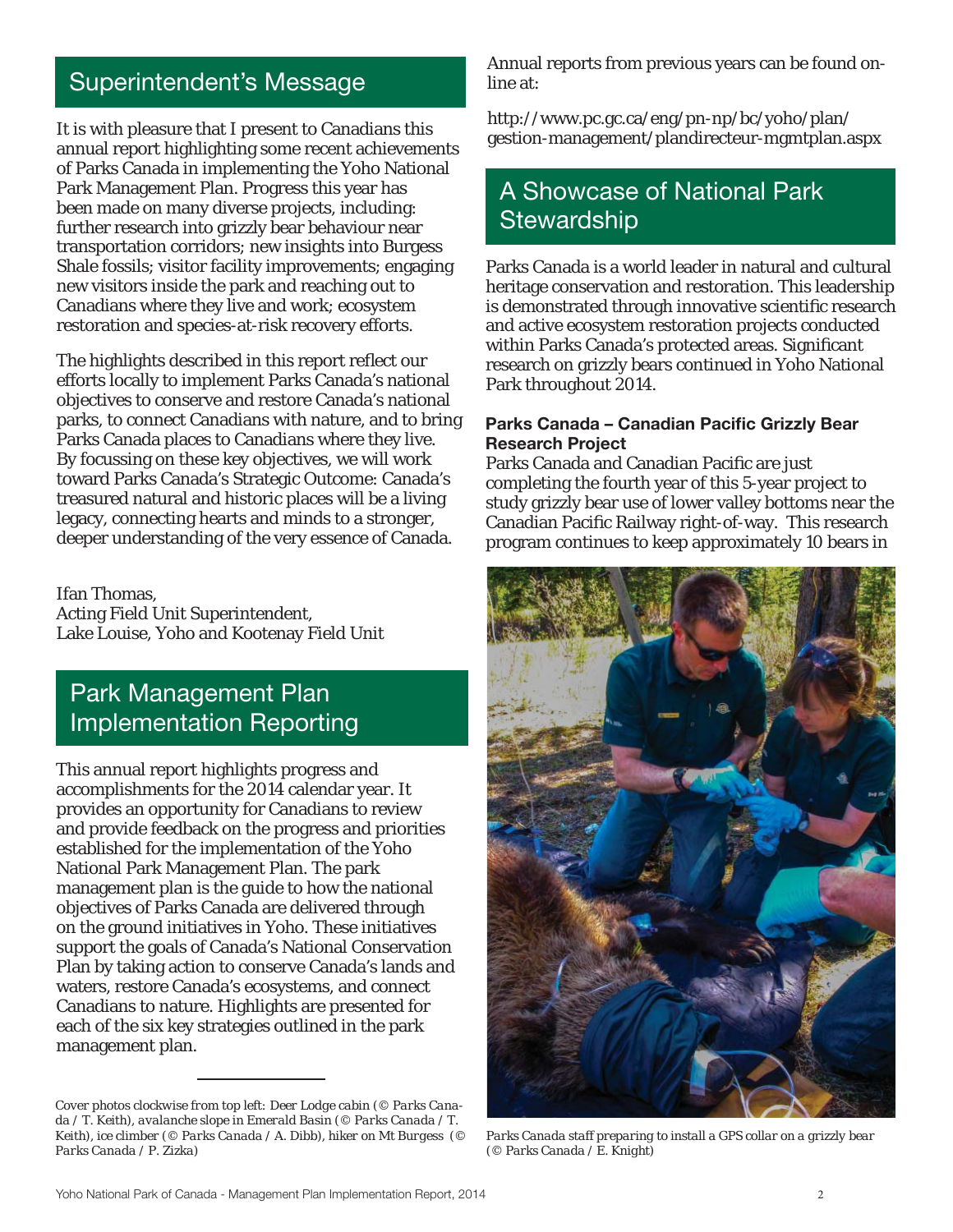Banff and Yoho national parks monitored with GPS satellite collars. Two of these bears were captured and collared in Yoho in 2014. GPS data is provided to several research teams working on various aspects of bear behaviour and ecology. For example, one research team is now analyzing data to investigate how bears use various types of habitat, as well as to identify which foods are available to them at different stages of forest succession.

Another aspect of this research is investigating the potential of electro-mats to deter bears from entering the railway at fence-end locations. Off-site trials have been established in Yoho and Banff. One of the challenges that arose with this technology was the tendency for accumulating snow to prevent the electro-mats from functioning in the winter. The electro-mats being tested in the off-site trials have recently been replaced with updated units that have built-in heating coils to melt snow. Trials will continue this winter.



Trilobite from the Burgess Shale (Walcott Quarry) *(© Parks Canada / T. Keith)*

#### **Burgess Shale Research**

Yoho National Park, within the Canadian Rocky Mountain Parks World Heritage Site, provides outstanding opportunities for ongoing natural science research and discovery. The world famous Burgess Shale fossil sites in Yoho and Kootenay national parks have been the subject of active research projects in recent years, with efforts in 2014 focussing on the Marble Canyon site in Kootenay National Park. Parks Canada showcases this fascinating story through our program of guided hikes, website content, and other outreach efforts. Guided hikes to the Walcott Quarry and the Mount Stephen Trilobite Beds continued to be increasingly popular in 2014. A total of 94 guided public hikes were offered in Yoho, which were attended by 842 visitors.

### Experiencing the Authentic and the Spectacular

Connecting Canadians to their national parks and national historic sites is one of the main objectives of Parks Canada. Providing infrastructure and services that facilitate meaningful engagement with nature is critical to establishing these lasting connections.

#### **Visitation**

Visitation declined slightly in fiscal year 2013-14, down 1.2% from the previous year. The trend reversed this year, with visitation between April and September 2014 increasing 8.2% over the same period the previous year.

| <b>Fiscal Year</b> | Visitation | % Change from<br>Previous Year |
|--------------------|------------|--------------------------------|
| 2013-14            | 553,711    | $-1.2$                         |
| 2012-13            | 560,201    | 1.7                            |
| 2011-12            | 550,832    | $-0.6$                         |
| 2010-11            | 547,436    | 3.8                            |
| 2009-10            | 527,501    |                                |

*Table 1: Visitation Statistics – Yoho National Park*

#### **West Gate Re-Opening**

The Parks Canada kiosk at the west entrance to Yoho National Park re-opened for the summer of 2014. The gate had been closed for several years due to poor telecommunication capability at the site. This issue has been rectified allowing the re-establishment of a welcome station for visitors entering the mountain parks from the west. The kiosk operated throughout the summer season, from June 23, 2014 to October 13, 2014, providing an improved welcome to the park, and an opportunity to buy a park pass for those visitors entering from British Columbia.

#### **Facility Upgrades**

Significant upgrades were made to the washroom buildings in Kicking Horse Campground in 2014 to enhance the camping experience in Yoho's busiest campground. New highway signs were also installed on the Trans-Canada Highway providing direction to the Yoho Valley Road and the Kicking Horse and Monarch campgrounds. The new highway signs are part of a multi-year sign replacement program to significantly enhance way-finding for visitors.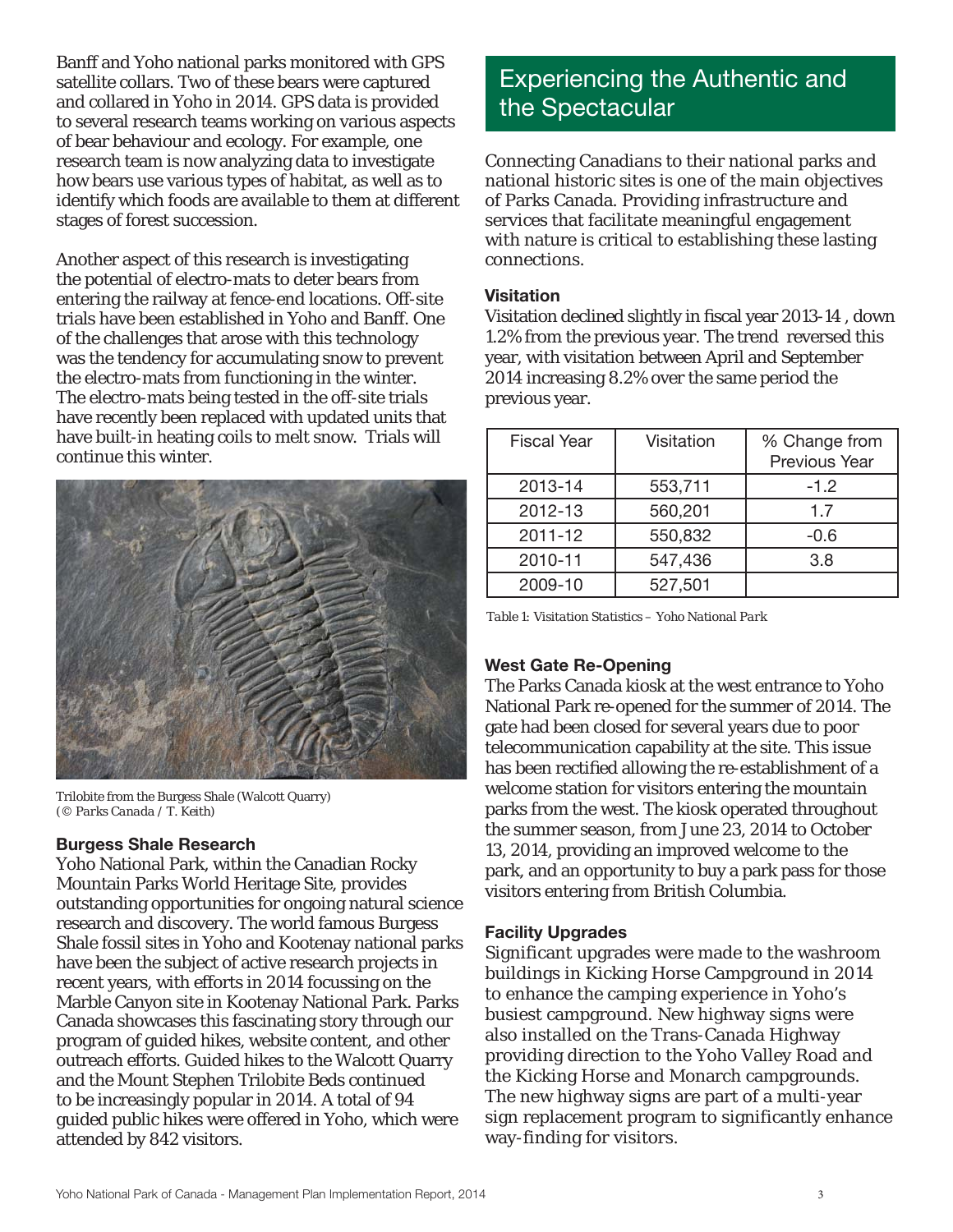#### **Learn to Camp**

The Learn to Camp program is a national initiative held at national parks and national historic sites across Canada. It is designed to introduce a new generation of Canadians to the pleasures of camping in the great outdoors. A Learn to Camp event was held in Kicking Horse Campground on June 20 and 21, 2014, and was attended by 53 participants. This program is held in partnership with Mountain Equipment Co-op (MEC). Parks Canada and MEC staff worked together to teach visitors how to set up tents, pack for hikes and be "bear aware". Other activities offered to the participants included a Learn to Geocache program, a self- guided 'Get to Know Yoho' challenge, and a guided hike.



*Visitors at the Learn to Camp event in Kicking Horse Campground (© Parks Canada)*

#### **Red Chair Program**

The Red Chair Program is a new national initiative recently launched by Parks Canada. The program involves the placement of a pair of Adirondack chairs at scenic viewpoints with the aim of having visitors sit, relax and appreciate the view. It is hoped that these visitors will post pictures of themselves in the chairs on social media sites. Two sets of chairs were installed in Yoho in the fall – one set at Takakkaw Falls and one set at Yoho Lake. Interpretive panels will be installed near the chairs in 2015.

#### **Trails**

Parks Canada trail crews completed several small trail upgrades in 2014. A re-alignment of a portion of the All Soul's alpine route was completed near Lake O'Hara. This new alignment was proposed by the Lake O'Hara Trails Club in order to move this section of trail away from an area of snow accumulation that often kept the trail inaccessible into the early summer. The new alignment is also further away from the cliffs of Mount Schaefer, thereby reducing exposure to overhead rock-fall hazard. This project was made

possible through funding provided by the Lake O'Hara Trails Club under a partnering agreement with Parks Canada.

Another re-alignment was completed on a portion of the Little Yoho Valley trail to avoid an old dysfunctional stair section of the trail. Also in the Yoho Valley area, a new footbridge was constructed on the trail between Takakkaw Falls and the Whiskey Jack Hostel.

#### **Volunteering**

Volunteering in hands-on projects is an important way for Canadians and international visitors to connect with national parks. During the past year volunteers participated in several activities in Yoho, including roadside and trailside litter clean-ups, assistant guiding on Burgess Shale hikes, and acting as campground hosts in Kicking Horse Campground.



*Red Chairs at Takakkaw Falls (© Parks Canada)*

### Bringing the Mountains to People Where They Live

Bringing Parks Canada stories to Canadians where they live and work is an important element of Parks Canada's effort to connect Canadians to their national parks and national historic sites. Parks Canada pursues this objective through various avenues, such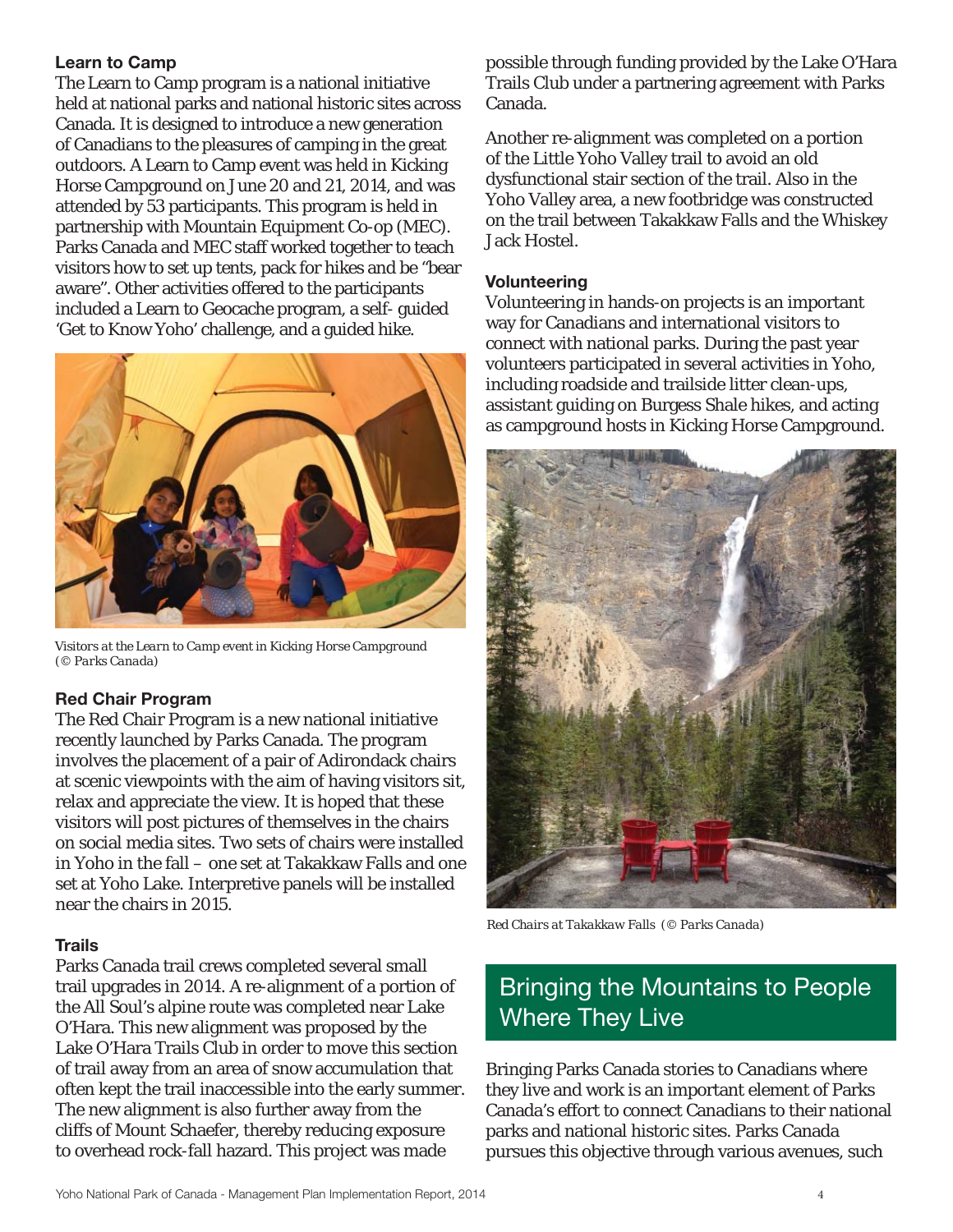as participating in outreach education activities in urban centres, and providing engaging content on internet and social media sites.

In 2011 the Royal Ontario Museum and Parks Canada partnered with the Department of Canadian Heritage Virtual Museum of Canada (VMC) to create the definitive online Burgess Shale website. The Burgess Shale VMC continues to attract new visitors, providing an opportunity for Canadians and people from around the world to learn about these globally significant fossils. As of late October, approximately 61,000 users had visited the site in 2014; 77% of these visitors were new.

Two Burgess Shale teacher resource kits developed by Parks Canada were distributed to teachers by the Royal Ontario Museum as part of a 2013 partnering agreement. A third kit is used on-site at the museum, helping to raise awareness of Parks Canada's role in protecting and presenting these internationally significant fossils in Yoho and Kootenay national parks.

Also in 2014 the Burgess Shale was profiled to 30 members of the Canadian Network for Environmental Education and Communication, who learned about the Burgess Shale and related educational resources, including the VMC Burgess Shale website, through a display at their four-day leadership clinic held near Kootenay National Park.

### Celebrating History, Culture and the World Heritage Site

Cultural history is an important element of the protected heritage of Yoho National Park, which includes within its border three national historic sites. One of these sites – Abbot Pass Refuge Cabin – was the site of critical conservation work during the summer of 2014.

Stone masons from the Parks Canada Heritage Restoration Workshop crew spent a week at the Abbott Pass Refuge Cabin National Historic Site repointing the masonry on the high-elevation stone structure. This project to repair and stabilise the 92-year-old Swiss designed refuge hut was a collaborative effort between Parks Canada and the Alpine Club of Canada facility maintenance team. The project received high public profile and interest, with over 22,000 people learning about the project on Facebook and Twitter.



*Re-pointing work underway at Abbot Pass Refuge Cabin (© Parks Canada / R. Pennell)*

# Managing Development

#### **Proposed Alpine Hut**

The Alpine Club of Canada (ACC) continued preparation for the construction of a new alpine hut in the upper Yoho Valley, near the Des Poilus Glacier. Efforts in 2014 included refining the ventilation and environmental performance aspects of the building design, and installing the grey-water disposal field at the new hut location. A preliminary rare plant survey was also conducted at the high alpine site. In October, the ACC announced that the new hut will be named the Richard and Louise Guy Hut, in honour of longtime members and friends of the organisation.



*Parks Canada and ACC staff at the site of the proposed alpine hut near Des Poilus Glacier (© Parks Canada / G. Kubian)*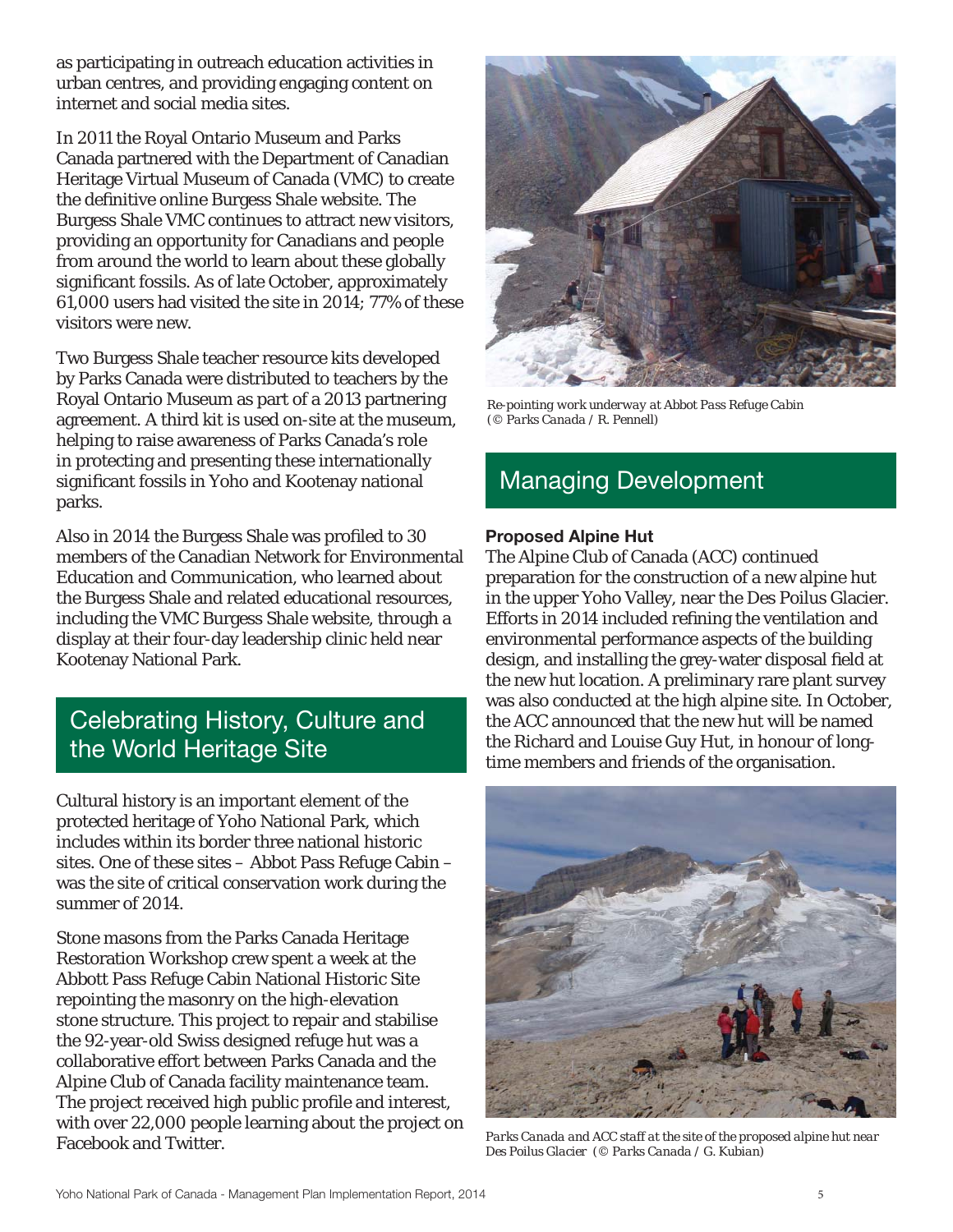### Ensuring Healthy Park **Ecosystems**

Conserving and restoring natural ecosystems is critical to ensuring Parks Canada meets its obligation to maintain the ecological integrity of Canada's national parks. Maintaining healthy, intact ecosystems also ensures that Canadians have opportunities to experience and learn about Canada's native biodiversity and ecological processes. Some highlights of ecosystem management initiatives in Yoho National Park are outlined below.

#### **Aquatic Ecosystem Connectivity**

Improving aquatic connectivity for fish in park waterways is one of the key ecological objectives of the management plan. In 2014, planning and preparation work was completed for the installation of two new culverts on Monarch Creek in Kicking Horse Campground that will replace the existing poorlydesigned culverts that are blocking fish passage. This multi-phase project to restore and stabilise Monarch Creek will begin in December 2014, and will include installation of a third culvert and bank stabilisation work in future years. In addition to improving fish passage, these efforts will reduce the potential for future flooding and flood-related damage in the campground and access road.



*New arch culvert being installed on frozen Monarch Creek to restore aquatic connectivity (© Parks Canada / D. McNamara)*



*Parks Conada staff prepare to place cages over whitebark pine cones on Paget Peak (© Parks Canada)*

**Species-at-Risk – whitebark pine recovery** Whitebark pine is a characteristic tree species of high alpine habitats in the western cordillera. In 2012, this species was designated as endangered under Canada's *Species at Risk Act*. The principal threats to its survival are: white pine blister rust – a fungus introduced from Europe; mountain pine beetle; and climate change. As part of the recovery effort for this species, Parks Canada vegetation specialists collected seed from whitebark pine trees from Paget Peak, near the Continental Divide in Yoho National Park. These seeds will be grown into seedlings to test for resistance to white pine blister rust. If rust-resistant trees are identified, their seeds will be used to grow nursery stock for eventual transplanting into the wild.

To determine the long-term health and changes in white pine blister rust infection rates, vegetation specialists also visited 11 whitebark pine monitoring plots in Yoho. At each plot, 50 trees were assessed for signs of blister rust infection. Infection rates will be compared to the previous 10-years of sampled data to determine if there is any discernible trend.

#### **Managing Bear - Human Conflict**

A heavy winter snowpack followed by a late spring made 2014 a challenging year for bear management. The persistence of snow at higher elevations kept lots of bears active in the valley bottoms well into the summer. Parks Canada staff were kept busy dealing with higher than usual numbers of both black and grizzly bears feeding along the road side. At the Yoho/Banff boundary, staff were actively managing two collared grizzly bears and two un-marked black bears who were foraging along the roadside just outside the end of the fenced highway through Banff until the July long weekend. In October there was an unfortunate loss to the park grizzly bear population